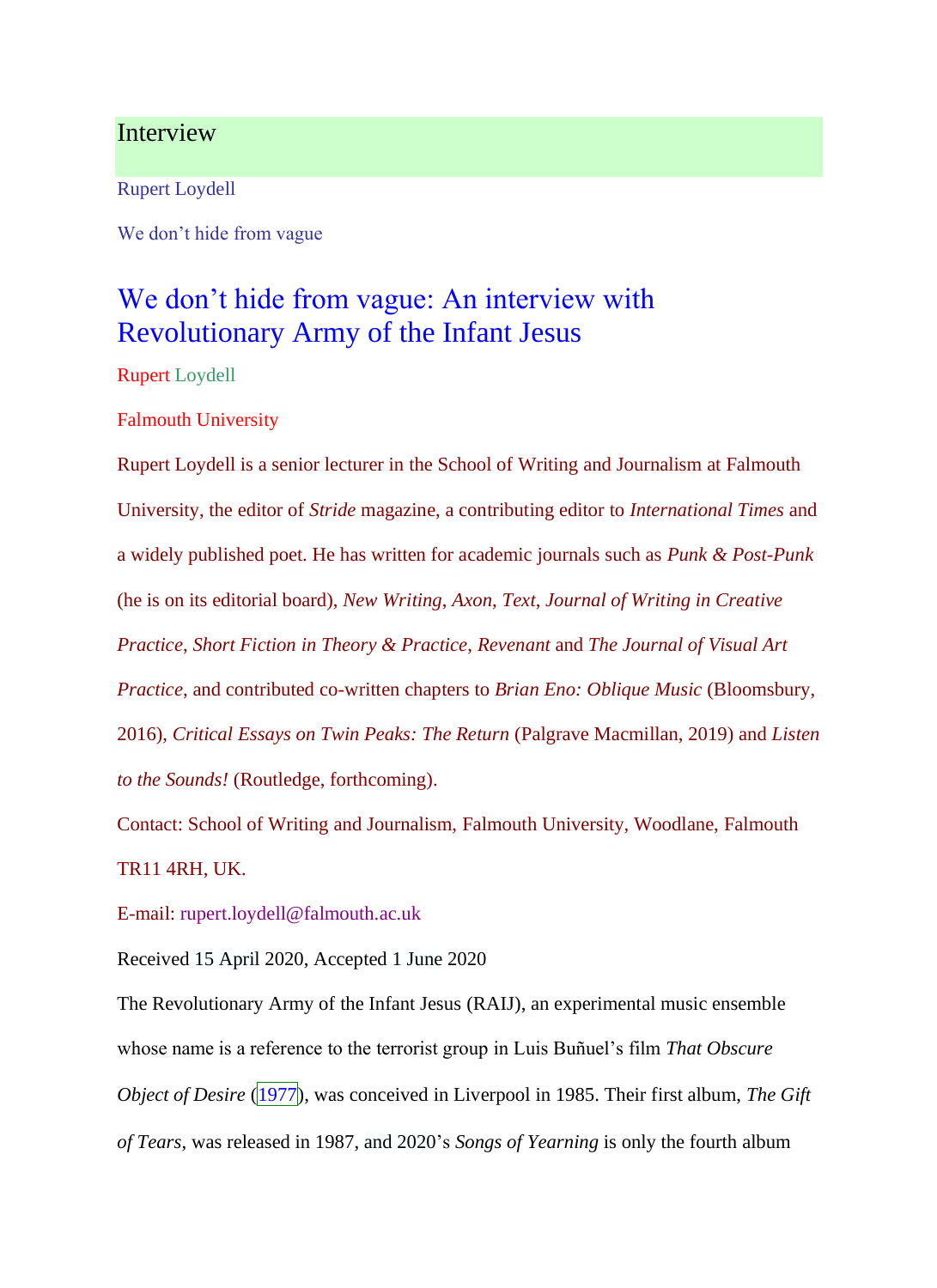they have released, although there have been a number of compilations and reissues over the years. Their music is made by a changing collective of members, and often includes trademark sounds such as aethereal vocals, chants, acoustic instrumentation, field recordings and ambient layers.

Trying to describe RAIJ's music has always been a problem, not so much because it's difficult or strange, just that there are so many things going on in the mix. In the main it's acoustic, drawing on eastern European folk and Orthodox church chants and bells, but it also occasionally rocks out, and *Nocturnes* (a bonus second CD included with *Songs of Yearning*) includes their first ever single, 'I Carry the Sun' (2020b), a catchy two-minute pop song with an amazing animated video by R. Brad  $\text{Yarhouse (2020)}$ .

Like all RAIJ's music, it's enticing and approachable, offering mysterious vocals (often in a European language) and oblique lyrics, set within aural dreamscapes that mix ambient soundscapes, field recordings and emotional layering beneath the surface. Some of the band's allure is that layering, the sense the listener has of there being more to discover, the allure of occult or spiritual knowledge. On the few live excursions, RAIJ have played behind obscuring screens and veils, playing with literal imagery and props that add to the enigma.

In keeping with this enigmatic presence, this interview was conducted by e-mail, and questions were answered under the band's name rather than that of individuals. *Rupert Loydell (RJ): So, the* Songs of Yearning (2020a) *recording sessions have yielded not one new album but two! What happened there?*

**RAIJ:** That was not the intended outcome. When we first started to work on *Songs of Yearning*, as is not unusual for us, we had no more that the slightest fragments of raw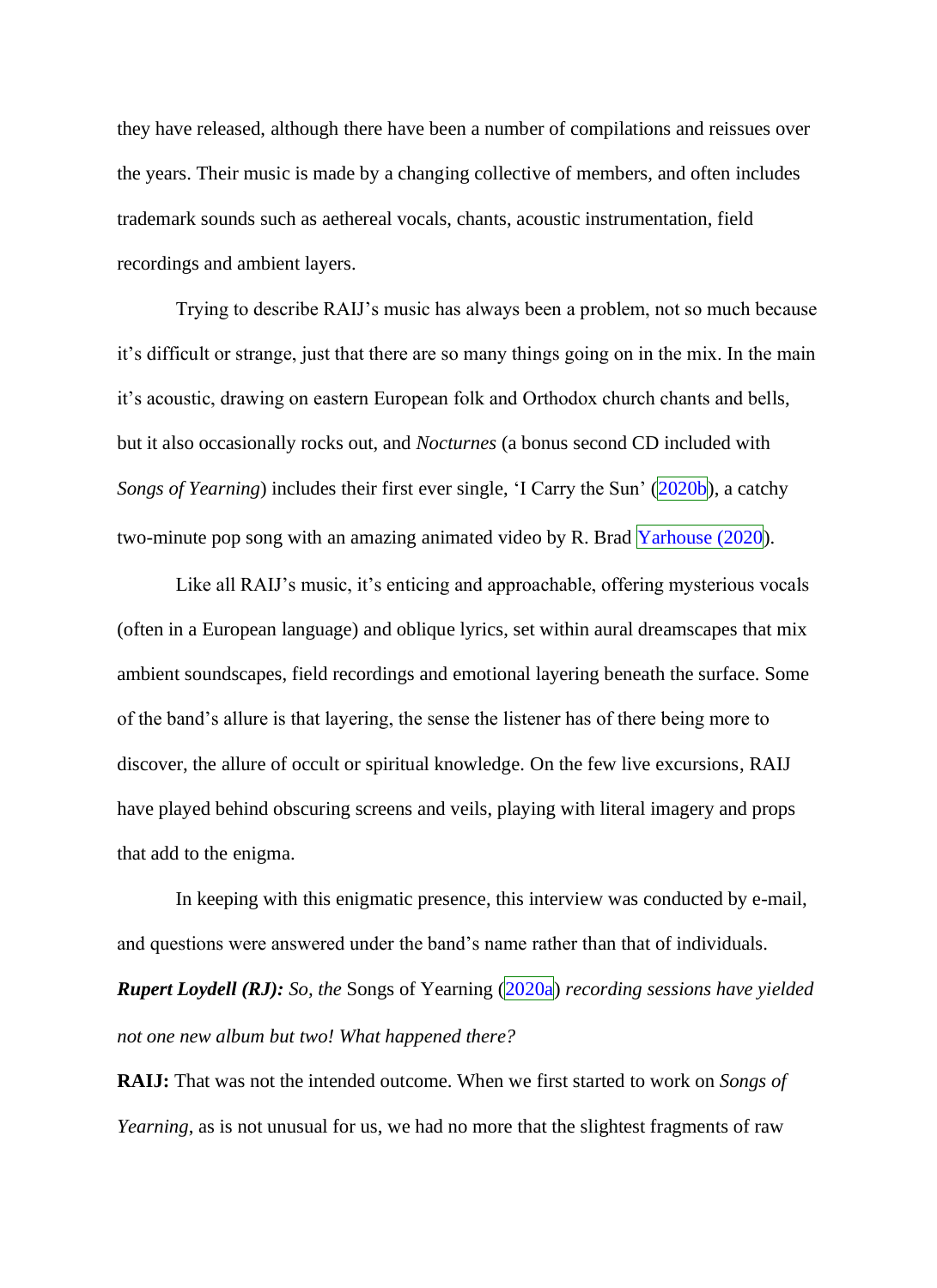material to work with. But as these initial ideas developed, it was clear that we were building what was potentially a substantial body of work. As *Songs of Yearning* started to cohere into a discrete project, a number of other pieces also emerged, which, when we started to compile them, were clearly exploring the same themes, having been developed and recorded at a similar time, but arguably from a different perspective. They were more fragile, intimate, reflective; sometimes reminiscent of a dream state and sometimes a beautifully clear state of consciousness and awareness. They seemed to be best described as night thoughts, visions, dreams – but there is also a clarity, consciousness and sometimes a tangible narrative to *Nocturnes* that we haven't really achieved elsewhere. *RL*: *And a single,* 'I Carry the Sun', *a two-minute pop song with a groovy video* (2020b). *How does that fit into the grand scheme of things for RAIJ? It's certainly an unexpected departure. As is R. Brad Yarhouse's animated video* (2020) *for the single, which is an absolute delight.*

**RAIJ:** We love Brad's work. He contacted us some time ago to offer his creative input into a project, and we waited some time before finding the right piece. 'I Carry the Sun', with its Yeats-inspired symbolism, seemed to offer itself readily for visual representation. It didn't easily fit with the other material for *Songs of Yearning*, and so we took it away from that body of work and started looking at it independently – and then the idea of releasing it as a single emerged. It seemed to fit that treatment perfectly, and so the grand scheme just got a bit less grand. It's an intimate, simple, subtle piece and we liked the idea of letting it stand on its own.

*RL: Both* Songs of Yearning *and* Nocturnes *(the limited-edition second album which accompanies the first) deal with longing and loss. Do you choose a concept or plan*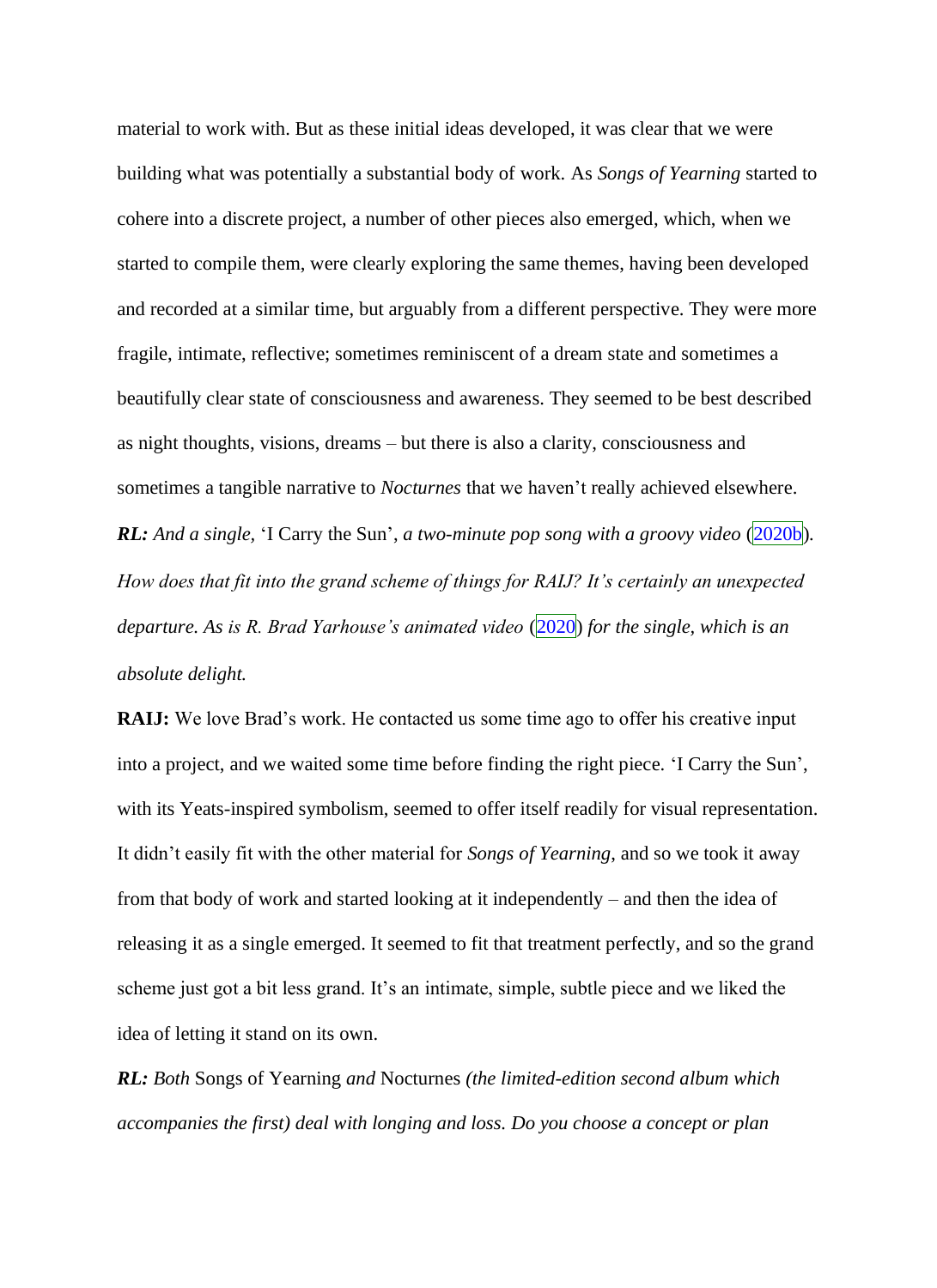*ahead when you record, or is there an element of improvisation and seeing what happens when it is time to make new music together?*

**RAIJ:** Our work often takes a single starting or reference point, which triggers a more collective creative compositional process. We often use a very broad canvas, a wide spectrum of source material, which we then gradually refine through the use of, for example, different languages in our work as well as various conventional and improvised instruments, found sounds, other sources and cultural references. Our experience has been that, and this was very much the case here, a unifying notion or concept emerges once the project is well underway, and this then helps to direct the work we have done and the work left to do. For *Songs of Yearning*, the driving impetus was to explore the idea of loss from a very personal perspective and a yearning for truth, beauty, wisdom, reassurance, innocence.

*RL: Right from the beginning, 35 years ago, RAIJ has been an enigmatic ensemble, not very publicly visible as people, but also a band who drew on music from eastern Europe more than any mainstream western pop or rock and seemed happy to be reviewed as 'other' or 'mysterious'. Is being a cult what you set out to be or did that simply happen? I am assuming that being fairly anonymous as musicians implies that you would like listeners to concentrate on the music rather than anything else?*

**RAIJ:** Principally yes to the point about the music, no to the point about being any kind of cult. Not at all. Although we probably have to accept that we have some kind of 'cult' status in musical terms and that's OK. That said, we have not sought to be a part of, to represent or to influence any movements. Or to fit into any zeitgeist. We have never actively sought to do that and have often been surprised at how our work can be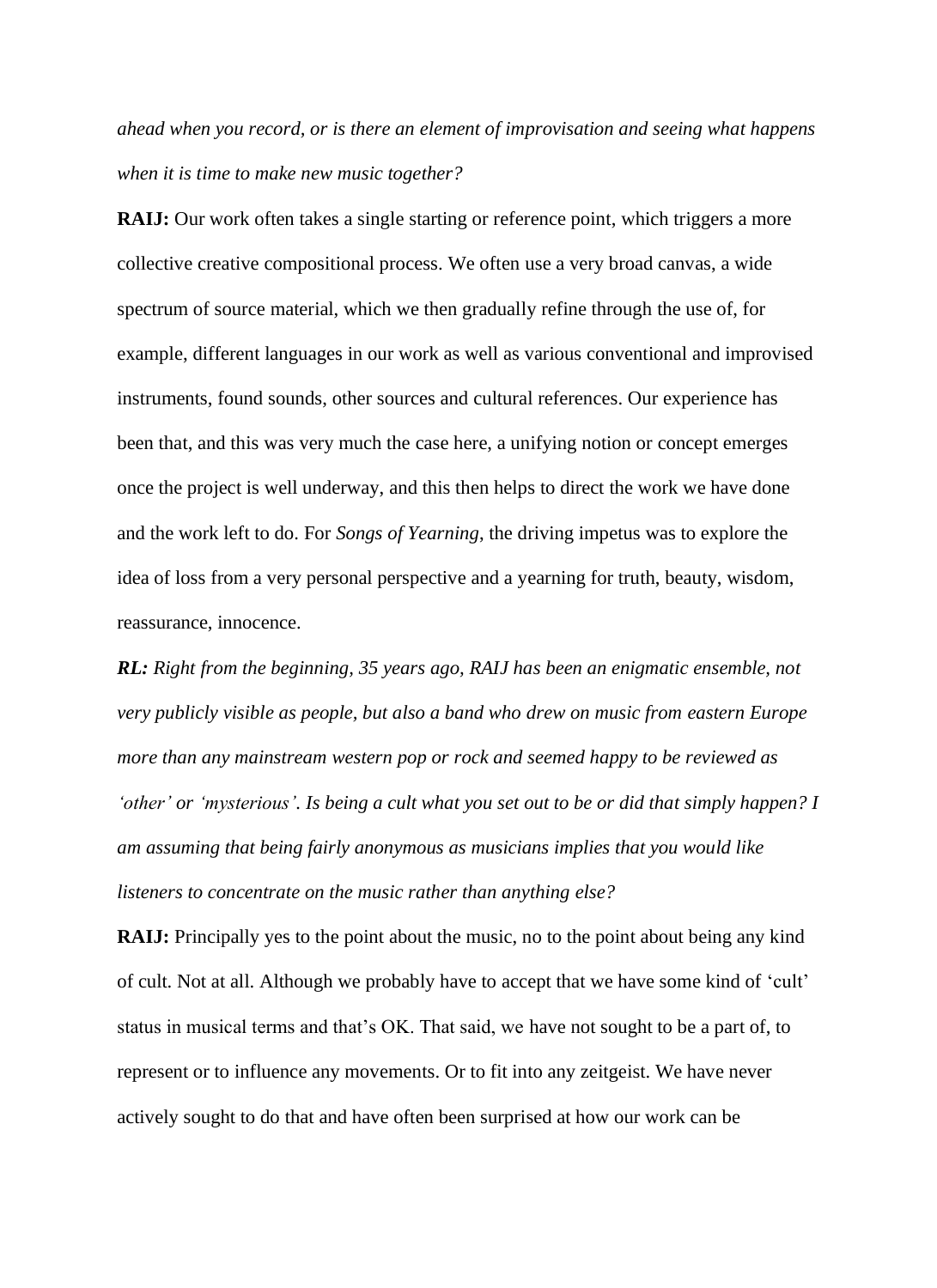categorized. We often create work very much in isolation from other, certainly contemporary, movements and genres. The dangerous and disturbing movement towards a more populist politics, of course, has its refection in contemporary culture and we are concerned very much to position ourselves as far from that as possible. But yes, we are very happy to be considered mysterious or enigmatic, in the sense that our work is very much about valuing the idea of mystery, the profound, the unknown and the unfamiliar. This is one of the reasons why we have rarely tried to explain our work – or to contextualize or mediate it. We live in an age where information is obtrusive and overwhelming – there is little mystery left and we want to provide a space to protect and celebrate the value of profound mystery through our work.

*RL: You've never been afraid to use religious words or terms like 'soul', 'transfiguration', 'psalm', liturgy' and 'hymn' in your music, and certainly some of your music draws on orthodox (and Orthodox) religious music and ideas. There's a sense of the numinous or mystical at work. Could you talk about that spiritual side?*

**RAIJ:** Our objectives are simple – to find reference points to connect and share a common human experience, to celebrate the strength of the human spirit, to work against hostility in the world and to interrupt the powerful and incessant flow of consumerism. RAIJ is not explicitly a Christian project. The band name is, of course, from a secular film source. Individual members of RAIJ are drawn from different faiths and none. We are interested in exploring, amongst other things, a diverse range of influences from a largely European cultural perspective (looking more to the East than the West), and we have been inspired by many creative, cultural and spiritual influences and ideas from eastern orthodox religions, as well as Buddhism, Sufiism and others. So, spirituality is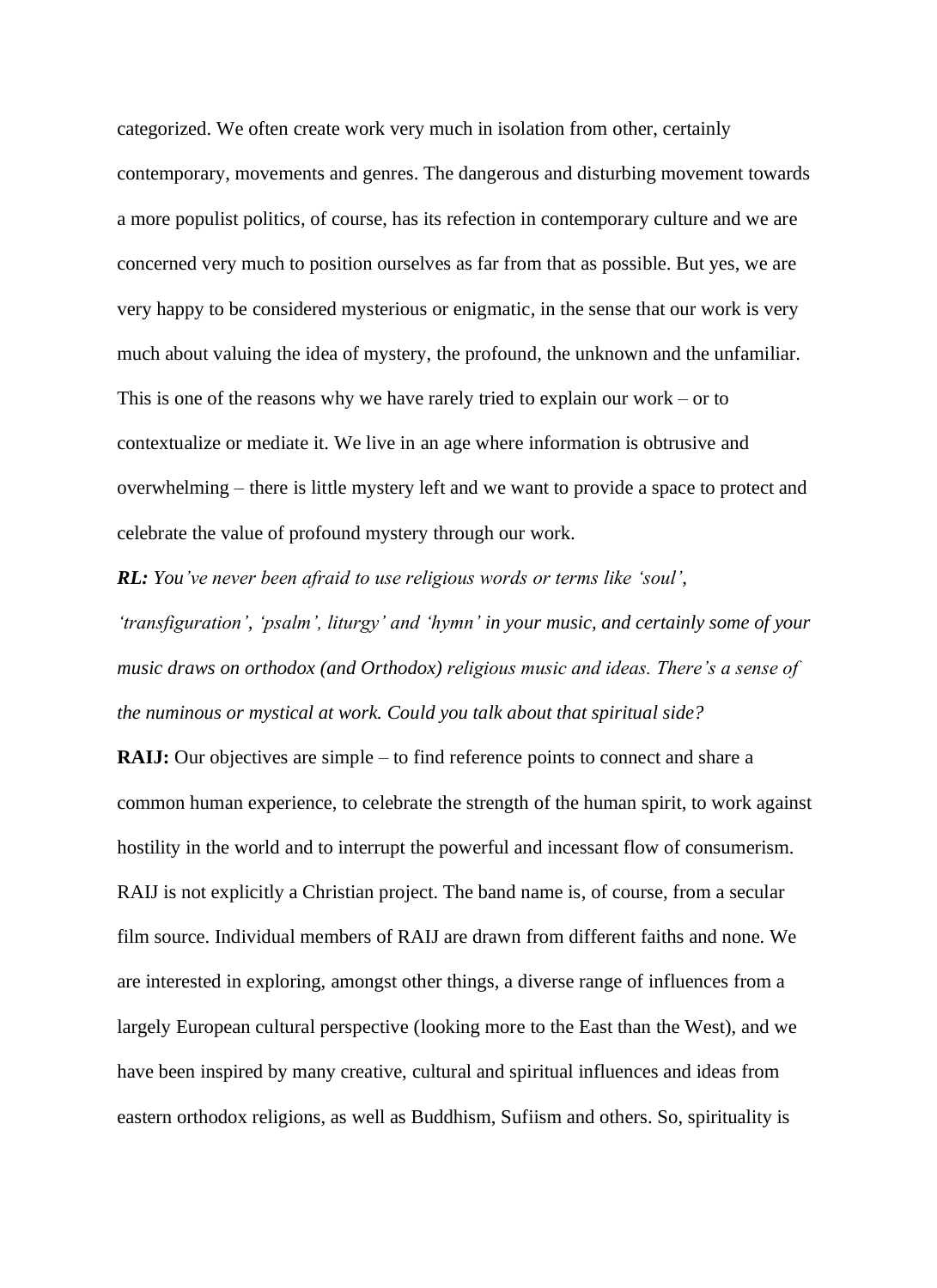not the defining characteristic of influence on our work, any more that European film or theatre may be. We have a very eclectic approach, a diverse palette, to constructing our aesthetic.

*RL: Thankfully, RAIJ's music is a long way from church worship music (with its attempt to write 'relevant' hymns) and from any sense of evangelical coercion or declamation, yet one of your earliest gigs was at the Greenbelt Arts Festival, a fairly mainstream Christian event. In retrospect, was that a good place to launch RAIJ into the world? I suspect you were regarded their as much stranger and more experimental than you might have been elsewhere? In his review of* After the End *compilation* (RAIJ 2013), *Jamie Lee* 

## *Rake* (2013) *suggested that*

*[w]hen the Revolutionary Army of the Infant Jesus reared its head up from the Liverpool indieground in the late '80s with The Gift of Tears, the critical lexicon to describe their sound didn't quite exist. At least, it didn't exist in the evangelical market where their mix of Roman Catholic and Eastern orthodox spiritual influences aroused a fringe of interest by dint of shared vocabulary and a sound that wasn't anywhere to be found in the cassette selection at the local Gift & Bible.*

*So, why were RAIJ anywhere near that 'evangelical market'? Or is that a misconception by Rake, possibly as a result of him living in the USA? (Although I note that you played again at Greenbelt in 2015.)*

**RAIJ:** If the effect of our work is akin to a religious experience, or a mindful or meditative one, then of course this is something that we respect and value. We have been recognized from both religious and secular perspectives. We played at Greenbelt simply because they invited us and – as it turned out – are really lovely people. It was true that there was no critical lexicon to describe what we were doing at the outset and this both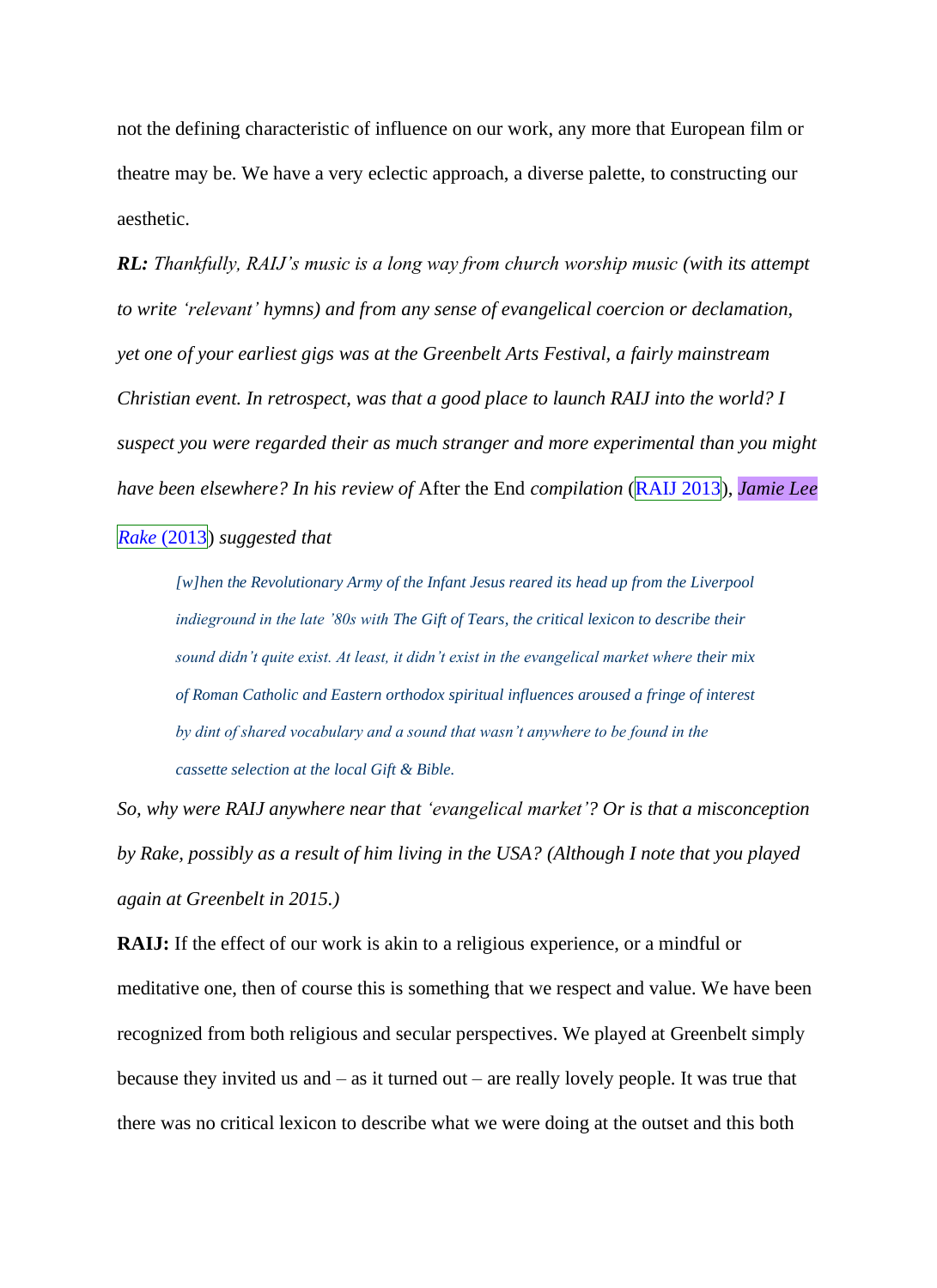intrigued and excited but also, for a time, confounded us. The desire to categorize by many people and the media was so strong, and we found that we have been over the years categorized in many different ways – from contemporary minimalist classical, to folk, to spiritual, to industrial, to devotional, to mystical, to philological, to post rock, to art house. These categories are all fine, but none of them quite capture it and that is possibly one of the reasons why we keep doing what we do.

*RL: Rake goes on to note that RAIJ can now 'be at least loosely associated with the apocalyptic folk movement and with acts such as Current 93, Death in June, Dead Can Dance, Caroliner and Wovenhand. But RAIJ resides even on the perimeter of that fold, not only for the imagery they invoke, but the mystery surrounding it'* (2013). These aren't *unfamiliar comparisons, but how do you feel about them? I mean Tibet's C93 project is rooted in gnosticism and the occult whilst Death in June have had to shake off many accusations of right-wing affiliations. Dead Can Dance certainly seem to make sense in a musical way though, although I note that Rob Hughes managed to review the reissue of*  Mirror (RAIJ 1991, 2017) *in* Prog *magazine!* (Hughes 2017).

**RAIJ:** When we made our first album, we spent over a year in a basement studio owned by a friend of the band, after having spent a couple of years working exclusively on live performance, and made the album that we wanted to make. We had a completely free rein from Probe Plus (the label that released our first two albums), and we were trying to convert our live experience to record. We were very much experimenting with making music informed by our theatrical and cinematic live work (whereas now I think our music-making is more consciously experimental and focused), but we emerged with an album and we had no idea if anyone would get it or be at all interested in it. Of course it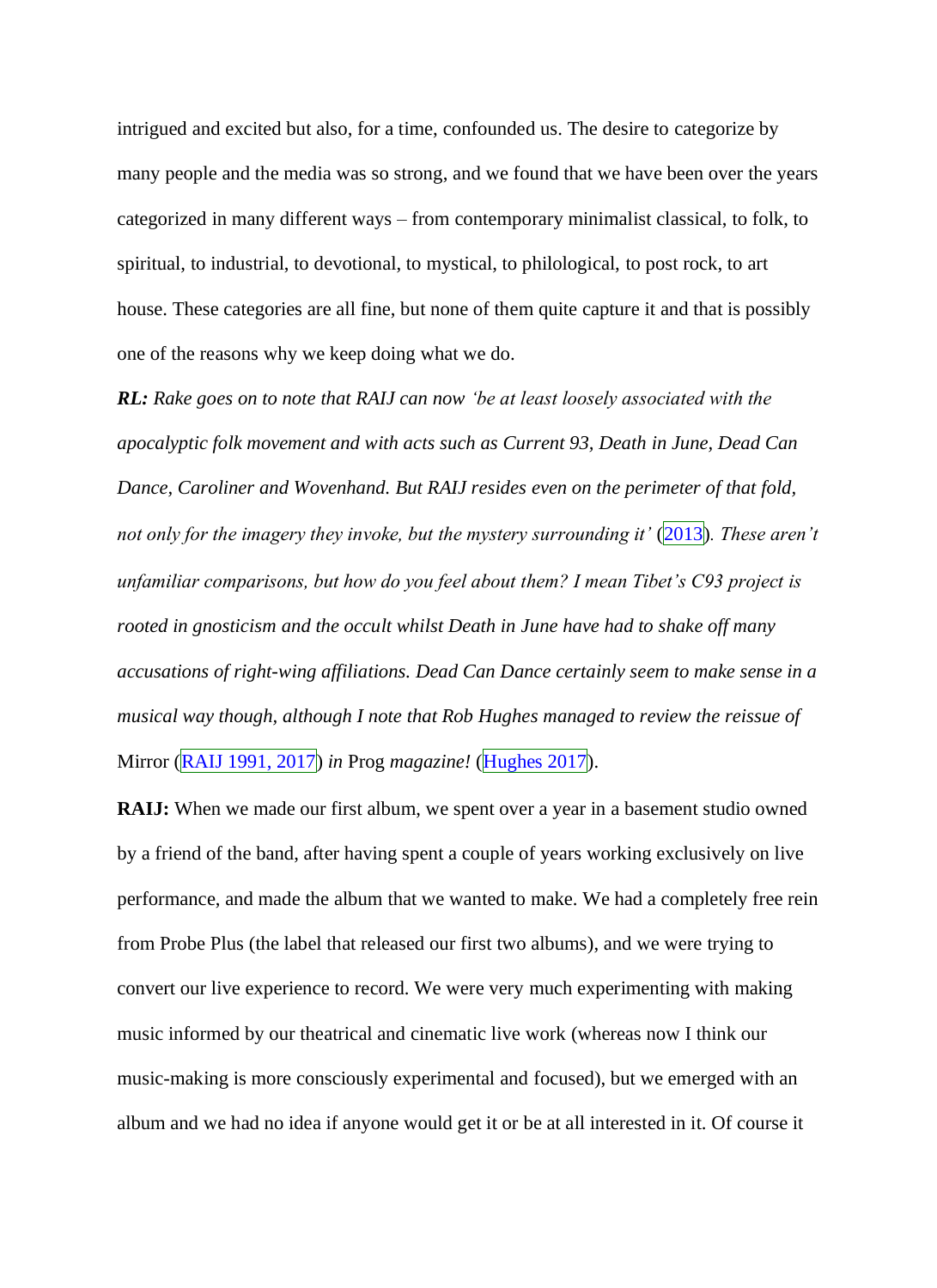was a very different time in terms of communications, and although we picked up the odd review and the odd letter, we didn't really have any sense of how the work was being received. We knew that it was selling – a little in the UK but mainly in the USA, France and Germany – and it turned out, to our surprise, that we were soon to become the darlings of various very niche underground movements that we knew nothing about it. There were other bands that inevitably we found ourselves compared with although again we had no connection with them, or they with us.

*RL: You must be the only band I have come across that have done interviews for both*  The Church Times (Davies 2015) *and* Heathen Harvest! (Powell 2017)*. Powell suggests that RAIJ's music is 'religious, but it's not', adding that '[i]t's the music of contradiction, of warmth and solitude, of enlightenment and constraints' and suggests that the music 'engage[s] the listened with a sublimeness that radiates of the very essence'. That's quite different from the specificity that Davies extracts from RAIJ member Jon Egan, where he says 'Christianity is a shared position for the RAIJ, and beyond that there are different forms and shades of personal commitment. The shared position is that Christian ideas and experience are a vocabulary for the pursuit and rediscovery of the sacred.' If I said that all seems a bit vague and woolly, how would you counter?*

**RAIJ:** I think that the position in terms of Christianity, as I mentioned earlier, is not a constant one and hasn't been over the last 33 years. It is not a defining characteristic of the project. The above statement is vague. But, as you probably know, we don't hide from vague! One of the reasons we tended to shy away from interviews in the past was that we didn't want to give all the answers. We wanted to let the work speak for itself and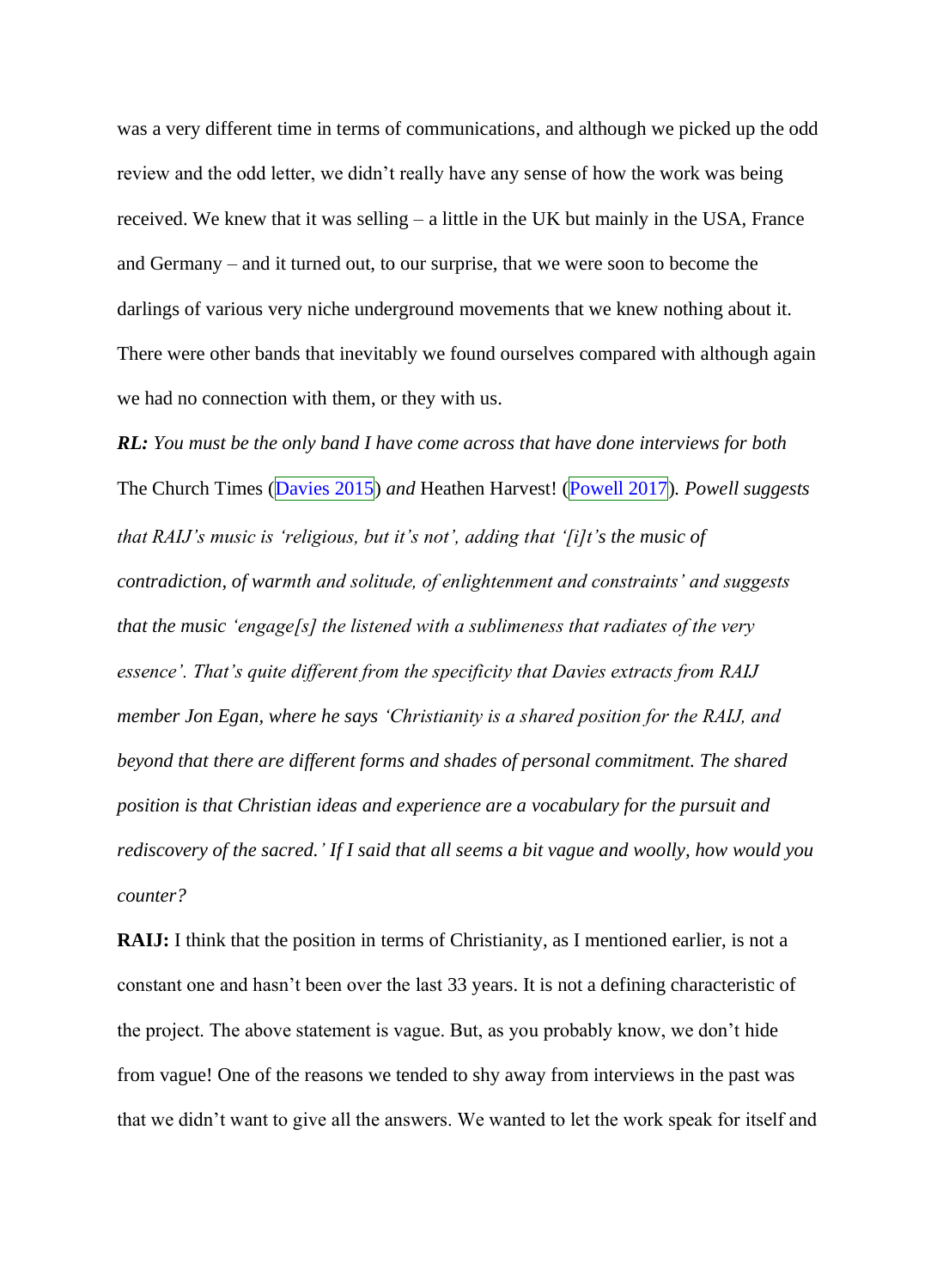not to mediate it in any way. This is very true of our live work as much as our recorded material. We want the effect of our work to be profoundly subjective. If beauty is in the eye of the beholder, then that is also true of art, and the work has an essence which is not always – perhaps not ever – expressible other than in and of itself.

*RL: Egan also talks about beauty with Davies* (2015)*, noting that* Beauty Will Save the World *[the title of RAIJ's 2015 album] is a quotation from Dostoevsky's* The Idiot (1874: 1) *but that 'it also paraphrases an idea from Simone Weil, who proclaimed beauty to be the experimental proof of the incarnation'. Beauty doesn't feature much in contemporary experimental music, yet RAIJ's music is often strikingly beautiful. Is beauty a RAIJ strategy or manifesto?*

**RAIJ:** It's both. It's also a philosophy and an assignment. The pursuit of beauty is always the starting point and often the end point for our work. As Weil described, beauty is one of only two things that have the capacity to pierce the human heart, the other being affliction.

*RL: In previous pieces for* Punk & Post-Punk *I've discussed how Jesus Music didn't (thankfully in my humble opinion) survive as a marketable genre in the UK as it did in the USA* (Loydell 2018, 2019a, 2019b). *Instead, bands such as Writz and After the Fire strove to simply make music that was informed by their faith but was not totally dependent upon it or any evangelical underpinning. U2 and others, including Dylan and Van Morrison, were later able to discuss faith and spirituality in their work. Do you feel this openness continues to this day? If spirituality, faith and belief are no longer taboo, what now is?*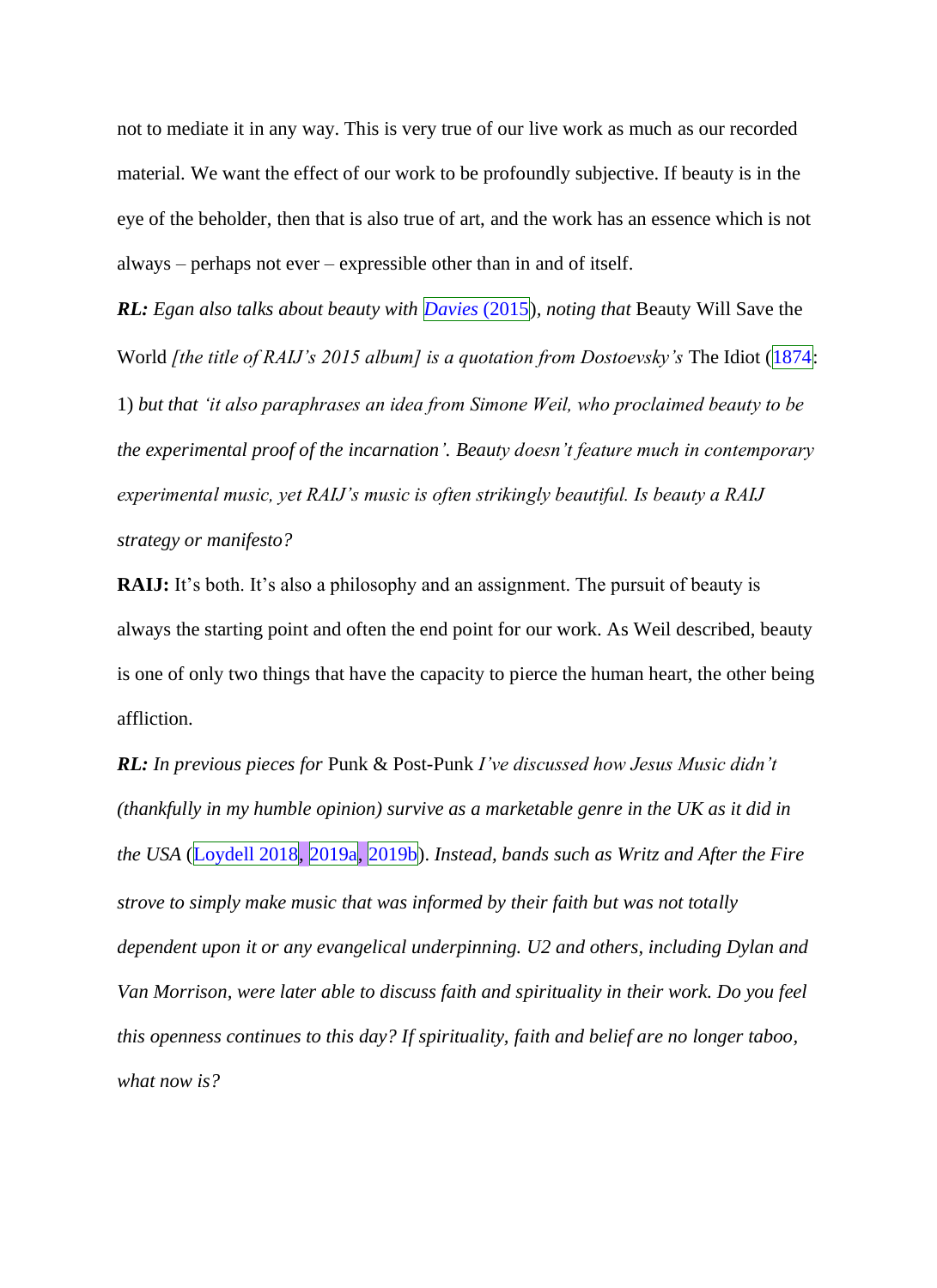**RAIJ:** Taboo is always slightly subjective, but it seems that poverty has become taboo in our current culture – as are the values of unity, justice, society, fraternity and equality.

Arguably, we are all seeking moments of transcendence and that is what we try to create or facilitate through our work. We don't explicitly discuss faith and spirituality in our work. These are elements that are there but they're not the subject matter.

*RL: And because this is for* Punk & Post-Punk*, I wondered if you felt that any musical openness that may have helped facilitate RAIJ's ability to record* Mirror *for Probe Records back in 1991 was in any way due to punk upsetting and changing the music business or people's attitudes about making or listening to music?*

**RAIJ:** To an extent, yes, there was a sense that there were no boundaries to what we could do, and attitudes were much broader in 1991 because of the impact of punk music and culture on the mainstream. It was clear that suddenly there were bands drawing on a wide range of influences. Young Marble Giants, for example, emerged as a kind of postpunk folk outfit, then there's post-punk funk like A Certain Ratio, post-punk blues, postpunk jazz, and so yes, this created a much wider spectrum I think for us to explore what was proclaimed as our 'genre-bending' work.

*RL: As I write this, I imagine you are also 'working from home' or self-isolating, and unable to even think about touring, but can you reveal if you plan to playing live again, or reveal any future plans the band might have?*

**RAIJ:** We have been working as a regular collective over the last five years or so both on the last album (*Beauty*) and the current releases. We have found a fantastic creative momentum through the current group – some of whom were not born when the first album came out – working on the project, and this is generating more material than we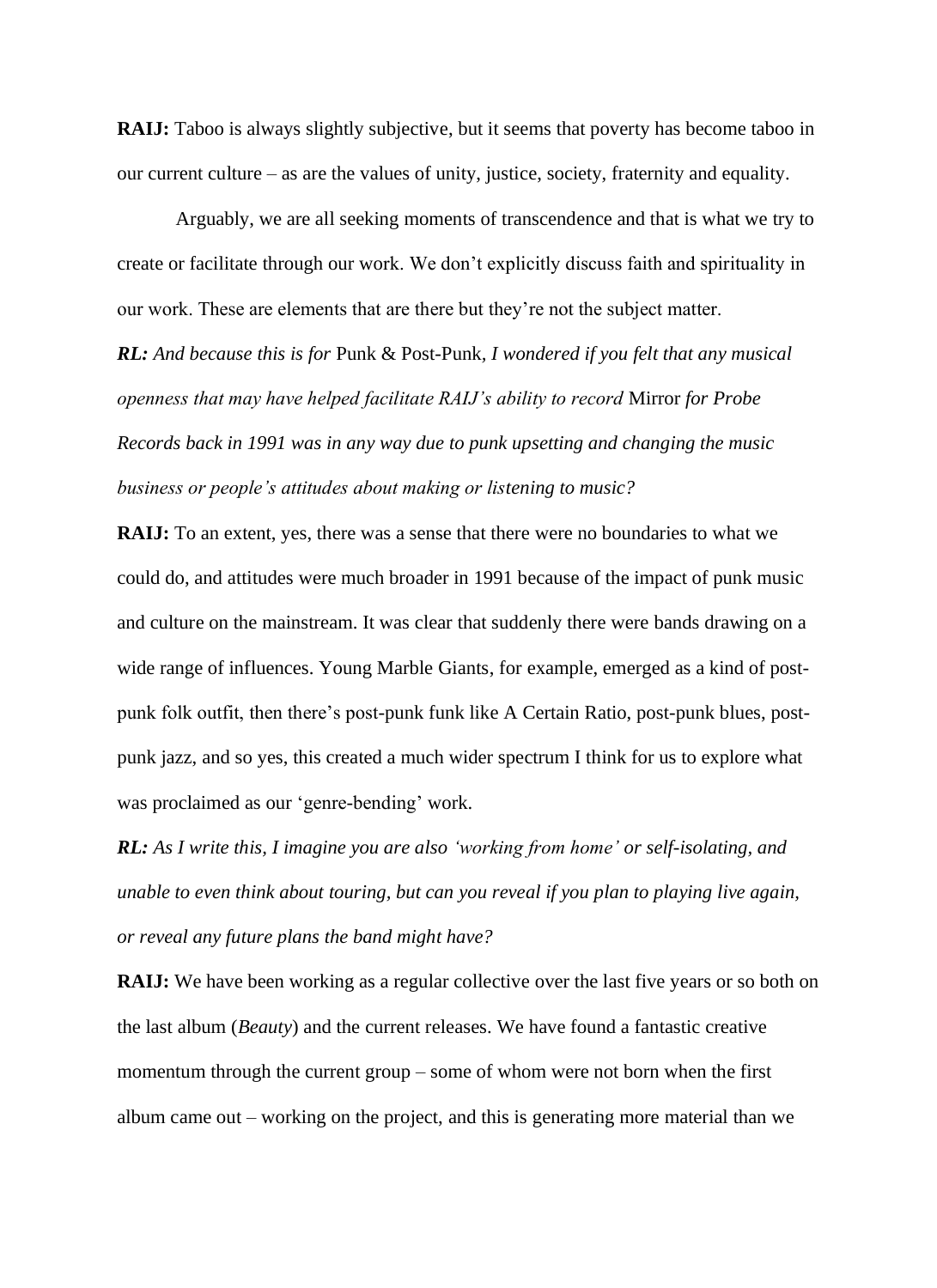ever have done before. We have also found a hugely productive creative collaboration with Occultation Recordings and specifically with Nick Halliwell who has produced these two new albums and brought a refreshed creative energy and focus to our work. We were planning to play live in Europe in the autumn, and this may or may not happen, but new material is already in place for our next recording projects. So things continue, very much so.

We are also finding that the current circumstances that we, and everyone else in the world, seem to be in at present have created a different kind of resonance for the album. The yearning that we were exploring in the album has become a more universally experienced emotional response – a yearning for community, for truth, for human contact. Much of the feedback that we have had suggests that our work is finding a place in this new social context and that is of great value to us and this will also inform how our work evolves over time.

#### *RL: Thank you for your time, and good luck with the new album.*

**RAIJ:** Thank you so much for your interest in our work. It is a great joy to us.

### References

Buñuel, Luis (1977), *That Obscure Object of Desire*, Paris: Greenwich Film

Production/Les Films GalaxiInCine.

Davies, John (2015), 'Standing alone in an apocalyptic sea', *The Church Times*, 7

August, https://www.churchtimes.co.uk/articles/2015/7-

august/features/features/standing-alone-in-an-apocalyptic-sea. Accessed 18 April 2019.

Dosteovsky, Fyodor ([1874] 2004), *The Idiot* (trans. Arad Ron and McDuff David),

London: Penguin.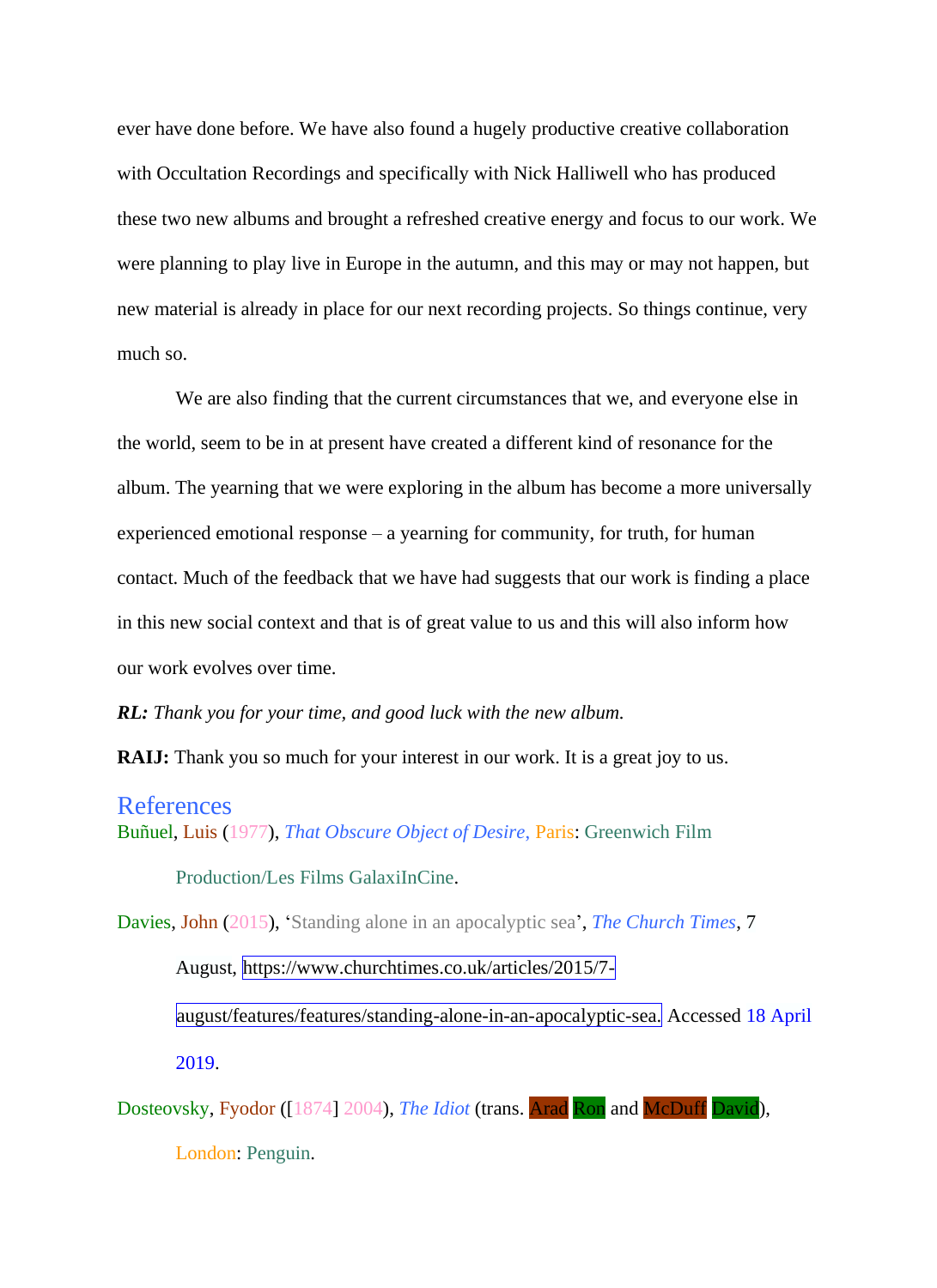Hughes, Rob (2017), 'Revolutionary Army of the Infant Jesus: Mirror album review', Prog, 16 April, https://www.loudersound.com/reviews/revolutionary-army-of-theinfant-jesus-mirror-album-review. Accessed 18 April 2019.

Loydell, Rupert (2018), 'Book review of Gregory Alan Thornbury's *Why Should the Devil Have All the Good Music*', *Punk & Post-Punk*, 7:2, pp. 277–79.

Loydell, Rupert (2019a), 'Weird religious backgrounds: Larry Norman, Jesus rock and an interview with Gregory Alan Thornbury', *Punk & Post-Punk*, 8:1, pp. 121–35.

Loydell, Rupert (2019b), 'Fun, fashion, faith and flamboyance: An interview with Bev Sage', *Punk & Post-Punk*, 8:3, pp. 449–60.

Powell, Lee (2017), 'All is grace: An interview with the Revolutionary Army of the Infant Jesus', *Heathen Harvest*, 19 April,

https://heathenharvest.org/2017/04/19/grace-interview-revolutionary-army-infantjesus/. Accessed 18 April 2019.

Rake, Jamie Lee (2013), 'Elbum review: *After the End*', HM, 13 August,

https://hmmagazine.com/the-revolutionary-army-of-the-infant-jesus/. Accessed 18 April 2019.

Revolutionary Army of the Infant Jesus (1987), *The Gift of Tears*, vinyl album,

Liverpool: Probe.

Revolutionary Army of the Infant Jesus (2013), *After the End*, 3-CD box set compilation, Hardricourt, France: Infrastition.

Revolutionary Army of the Infant Jesus (2015), *Beauty Will Save the World*, CD album, Exeter: Occultation.